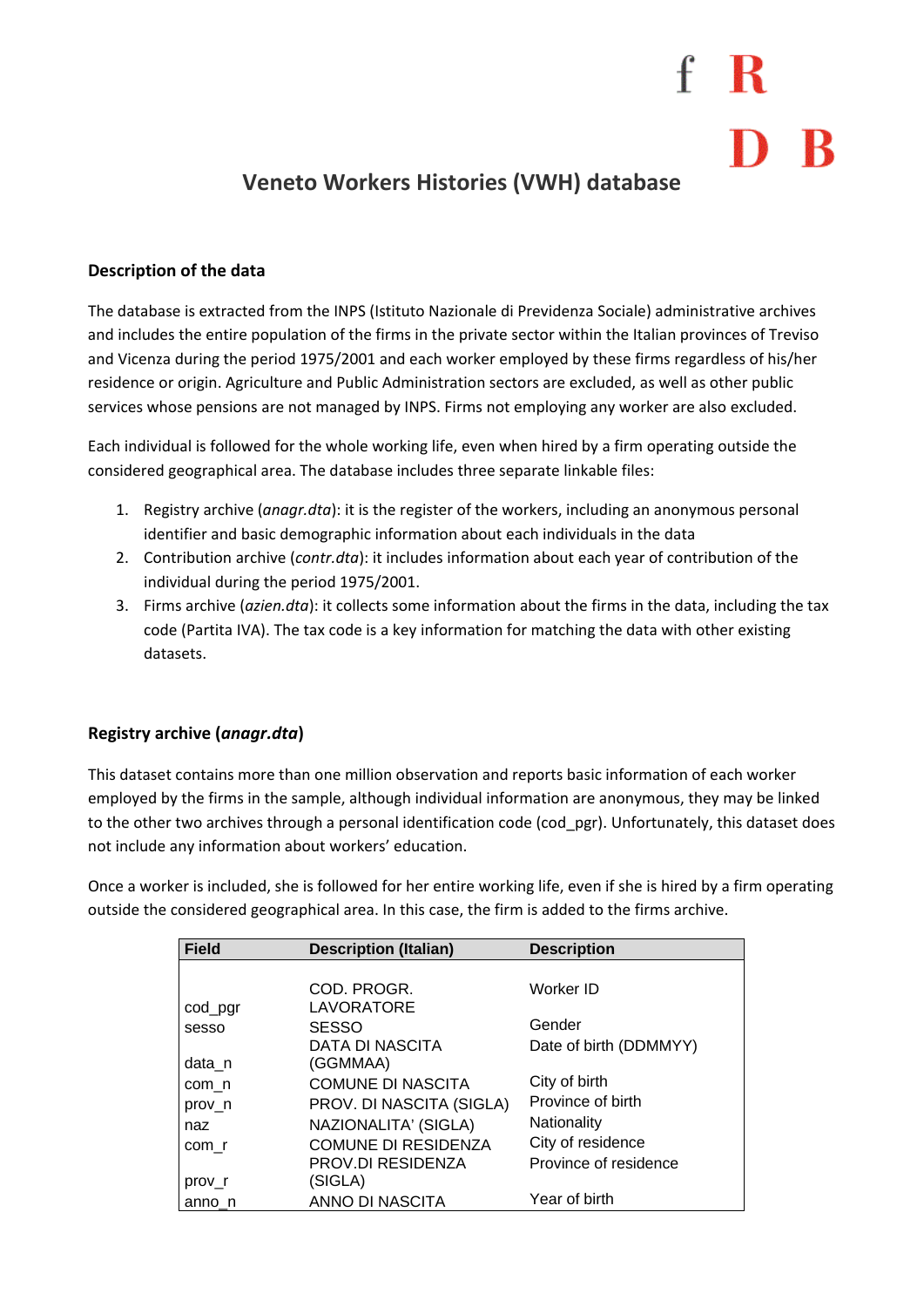### f R D B

#### Firms archive (azien.dta)

The Firms archive reports information about each firm operating in the provinces of Treviso and Vicenza during the period 1975-2001, regardless their current status (active or inactive). It includes more than 100'000 firms. This archive also includes firms operating outside the considered area in case they hired a worker who was previously employed by a firm located in the provinces of Treviso and Vicenza.

| <b>Field</b>       | <b>Descrizione</b>                                   | <b>Description</b>                             |
|--------------------|------------------------------------------------------|------------------------------------------------|
|                    |                                                      |                                                |
| matr_az            | MATRICOLA AZIENDALE                                  | Firm ID                                        |
| rag_soc            | <b>RAGIONE SOCIALE</b>                               | Firm Name                                      |
| att econ           | DESCRIZ, ATTIVITA' ECONOMICA                         | Description of the economic activity           |
| indirizzo          | INDIRIZZO (VIA/PIAZZA Nº CIVICO)                     | Address                                        |
| cap                | CAP                                                  | Postal code                                    |
| comune             | <b>COMUNE</b>                                        | City                                           |
| prov               | PROVINCIA (SIGLA)                                    | Province                                       |
| <b>CSC</b>         | COD.STATISTICO CONTRIBUTIVO                          | Statistical taxation code                      |
| data_cost          | DATA DI COSTIT. (AAAAMMGG)                           | Date of fundation (YYYMMDD)                    |
| data_sosp          | DATA DI SOSPENS. (AAAAMMGG)                          | Date of suspension (YYYMMDD)                   |
|                    | <b>DATA DI CESSAZIONE</b>                            | Date of ceasing (YYYMMDD)                      |
| data_cess          | (AAAAMMGG)                                           |                                                |
| cod fis            | <b>CODICE FISCALE</b>                                | Tax code (codice fiscale)                      |
| part_iva           | PARTITA IVA                                          | Tax code (partita IVA)                         |
|                    | <b>CODICE COMUNE DI</b><br><b>APPARTENENZA</b>       | City code                                      |
| cod_com<br>ateco81 | ATECO81 (CIC)                                        | ATECO81 (CIC)                                  |
|                    |                                                      |                                                |
| ateco91<br>artig   | ATECO91 (NB NOT TO BE USED!!)<br>ARTIGIANA (1=Sì)    | ATECO91 (NB NOT TO BE USED!!)<br>Craft (1=Yes) |
| data in            | DATA INIZIO ATTIVITA'(AAMM)                          | Date of beginning of activity                  |
| data_out           | DATA CESSAZ. ATT.(AAMM)                              | Date of ceasing of activity                    |
|                    |                                                      | Number of employed at the                      |
| $dip_in$           | NUMERO DIP. ALL'INIZIO ATT.                          | beginning.                                     |
| dip_out            | N° DIP. ALLA CESSAZ. ATT.                            | Number of employed at the ceasing.             |
| mes_sosp           | N° DI MESI DI ATT. SOSPESA                           | duration of suspension (in months)             |
| num_sosp           | NUMERO DI SOSPENSIONI                                | Number of suspension                           |
|                    | <b>MATRICOLA AZIENDALE</b>                           |                                                |
|                    | COLLEGATA (SE MATR_AZ                                |                                                |
|                    | SUBISCE UN PROCESSO DI                               |                                                |
|                    | <b>MORTALITA' SPURIA:</b><br><b>INCORPORAZIONE O</b> |                                                |
| matr azl           | SCORPORAZIONE)                                       |                                                |